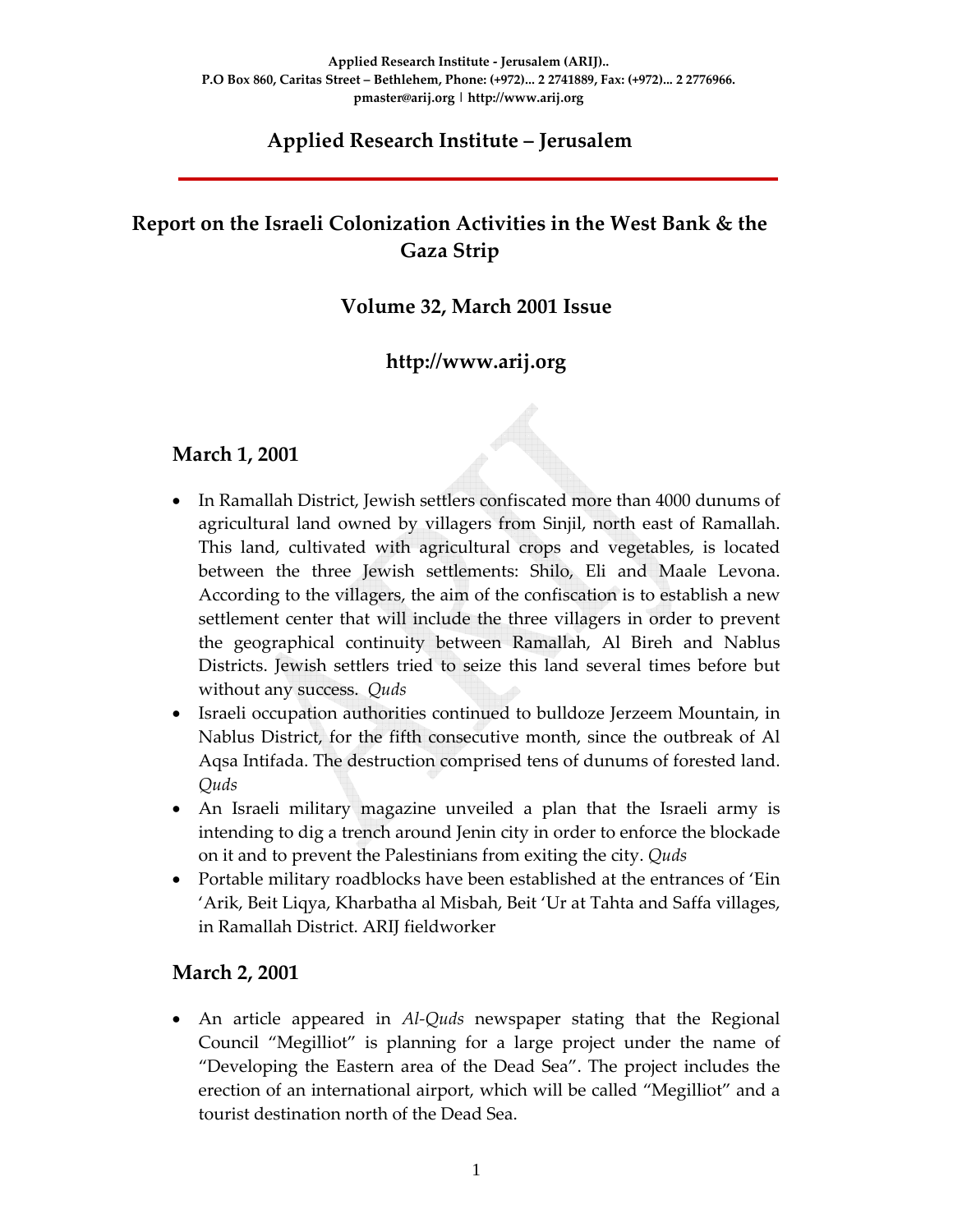• According to *Jerusalem Post* daily, PM Ehud Barak orders police to tell the Islamic Waqf (Muslim Religious Trust) to halt the alleged construction on top of antiquities on the Temple Mount, along the Eastern Wall.

## **March 4, 2001**

• According to *Al‐Ayyam* newspaper, a Jewish colonist ran over a Palestinian youth Ra'ed Ribhi Al Zakrawi, 27 years old, while he was walking in Hebron‐Jerusalem road, near the crossroad of Beit Ummar village, north of Hebron. Al Zakrawi suffered severe wounds on his body, and he was sent to Hadasa Hospital.

# **March 7, 2001**

- Jewish settlers accompanied by Israeli occupation army captured a hilltop in Ya'bad village, in Jenin District in order to establish a new Jewish settlement. According to Palestinian sources, the settlers set up six mobile houses in the area and uprooted a number of trees. The establishment of the new settlement came less than two hours after the new Israeli PM Ariel Sharon assumed power. *PIC*
- Israeli occupation army started to dig more than 200 m of Birzeit-Ramallah road in the location of 'Ein Al Sheikh Yousef, southeast of Surda village, and erected a new military post to prevent the passage of Palestinian cars. Moreover, a new roadblock was established on the Jerusalem‐Ramallah road, and other roadblocks have been erected opposite Beit El military camp and settlement, near Nablus road. *ARIJ fieldworker*

## **March 8, 2001**

- In Jenin District, a group of Jewish settlers erected two new mobile homes near Mevo Dotan settlement, south of Ya'bad village, where they also set up another two homes several weeks ago. *Quds*
- The Israeli Interior Ministry published a report in Jerusalem showing that the number of Jewish settlers in year 2000 increased by 8% (an increase of about 15,000 persons). Thus, the number of Jewish settlers at the end of December 2000 reached 203,064. In 1999, the colonist population increased 13.2%, amounting to 187,600 persons by year's end. Under Barak's tenure (June 1999‐March 2001), the number of settlers increased by 12%, that is 33,419 persons.

#### **The number of Jewish settlers according to the Israeli Interior Ministry:**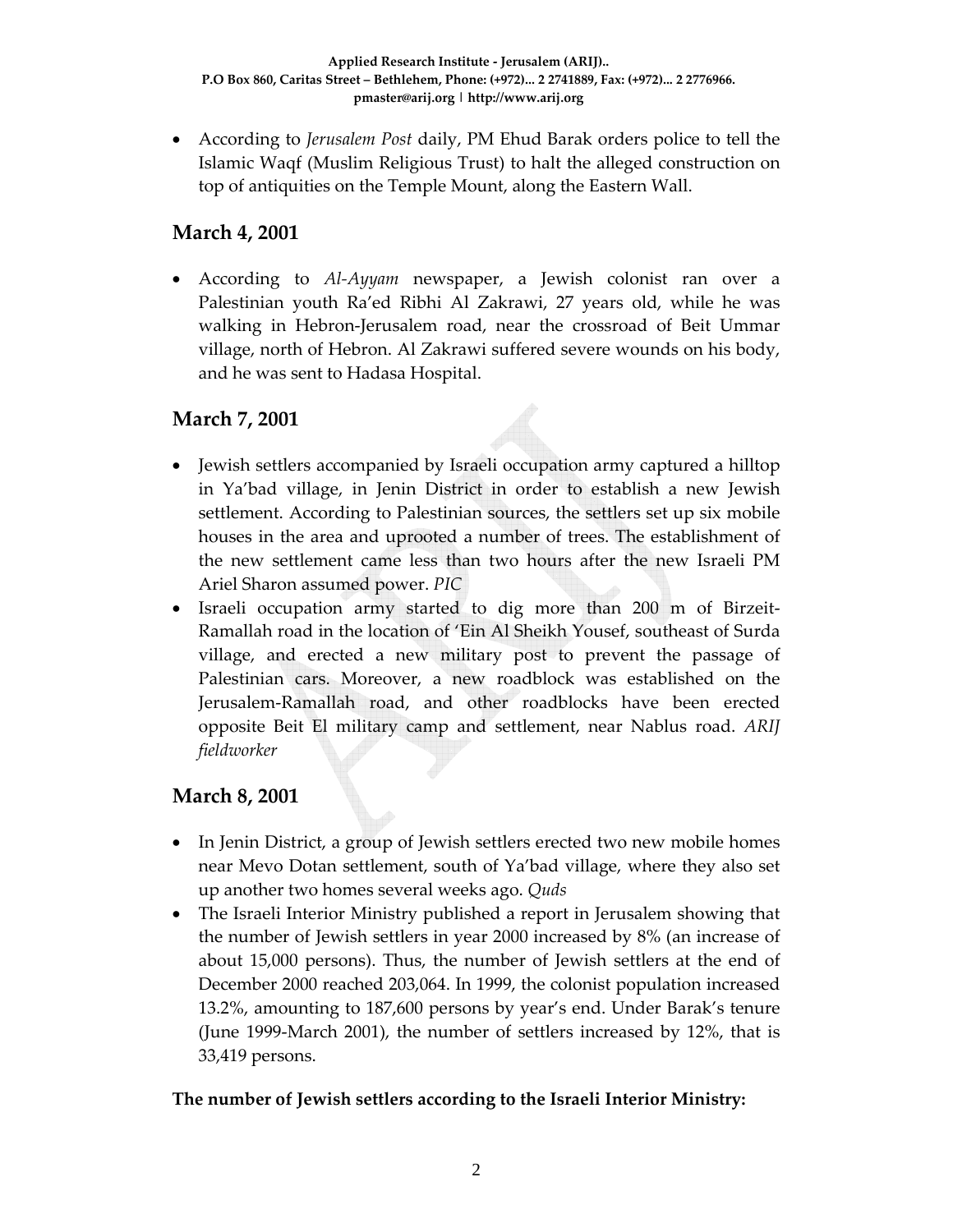**Applied Research Institute ‐ Jerusalem (ARIJ).. P.O Box 860, Caritas Street – Bethlehem, Phone: (+972)... 2 2741889, Fax: (+972)... 2 2776966. pmaster@arij.org | http://www.arij.org**

| #                       | Name of Jewish     | December | December | <b>Increase</b> | $\%$ of  |
|-------------------------|--------------------|----------|----------|-----------------|----------|
|                         | settlement         | 1999     | 2000     |                 | Increase |
| $\mathbf 1$             | Alfei Menashe      | 4,607    | 4,776    | 169             | 3.66     |
| $\overline{2}$          | Oranit             | 4,626    | 4,920    | 924             | 6.35     |
| $\overline{\beta}$      | Elkana             | 3,169    | 3,221    | 52              | 1.64     |
| $\overline{\mathbf{4}}$ | Efrat              | 6,360    | 6,556    | 196             | 3.08     |
| 5                       | Arial              | 15,414   | 16,511   | 1,097           | 7.11     |
| 6                       | Beit El            | 2,310    | 2,375    | 65              | 2.81     |
| 7                       | <b>Betar Illit</b> | 12,662   | 15,779   | 3,117           | 24.61    |
| 8                       | Benyamin           | 24,608   | 26,684   | 2,076           | 8.43     |
| 9                       | Jordan Valley      | 3,291    | 3,355    | 64              | 1.94     |
| 10                      | <b>Givat Zeev</b>  | 10,193   | 10,469   | 276             | 2.7      |
| 11                      | <b>Gush Etzion</b> | 9,078    | 9,927    | 849             | 9.35     |
| 12                      | Har Adar           | 1,429    | 1,482    | 53              | 3.7      |
| 13                      | Har Hevron         | 4,244    | 4,344    | 100             | 2.35     |
| 14                      | Hebron             | 450      | 479      | 29              | 6.44     |
| 15                      | Qiryat Arba        | 5,713    | 5,842    | 129             | 2.25     |
| 16                      | Gaza Beaches       | 6,607    | 6,971    | 264             | 5.5      |
| 17                      | Maale Adumim       | 24,922   | 26,104   | 1,182           | 4.74     |
| 18                      | Maale Efrayim      | 1,647    | 1,679    | 32              | 1.94     |
| 19                      | Emmanuel           | 3,600    | 3,537    | $-63$           | $-1.75$  |
| 20                      | Kadumim            | 2,758    | 2,874    | 116             | 4.2      |
| 21                      | Qiryat Sefer       | 12,540   | 16,075   | 3,535           | 28.18    |
| 22                      | Karne Shomeron     | 5,852    | 6,169    | 317             | 5.41     |
| 23                      | Shomeron           | 16,764   | 17,821   | 1,057           | 6.3      |
| 24                      | Megillot           | 886      | 923      | 37              | 4.17     |
| <b>Total</b>            |                    | 187,600  | 203,068  | 15,468          | 8.26     |

*Source: Al‐Quds newspaper, March 9th2001*

• According to the report, the Israeli Ministry of Housing began construction on 1,943 new housing units in settlements in the year 2000. The Housing Ministry also revealed that, of the 2000 housing units on the Abu Ghneim Mountain (Har Homa settlement ) that are on the market, have been sold. *Quds*

#### **March 9, 2001**

• The Jerusalem Municipality endorsed a plan last week for establishing a new settlement neighborhood in Abu Dis. The Jewish millionaire Arveine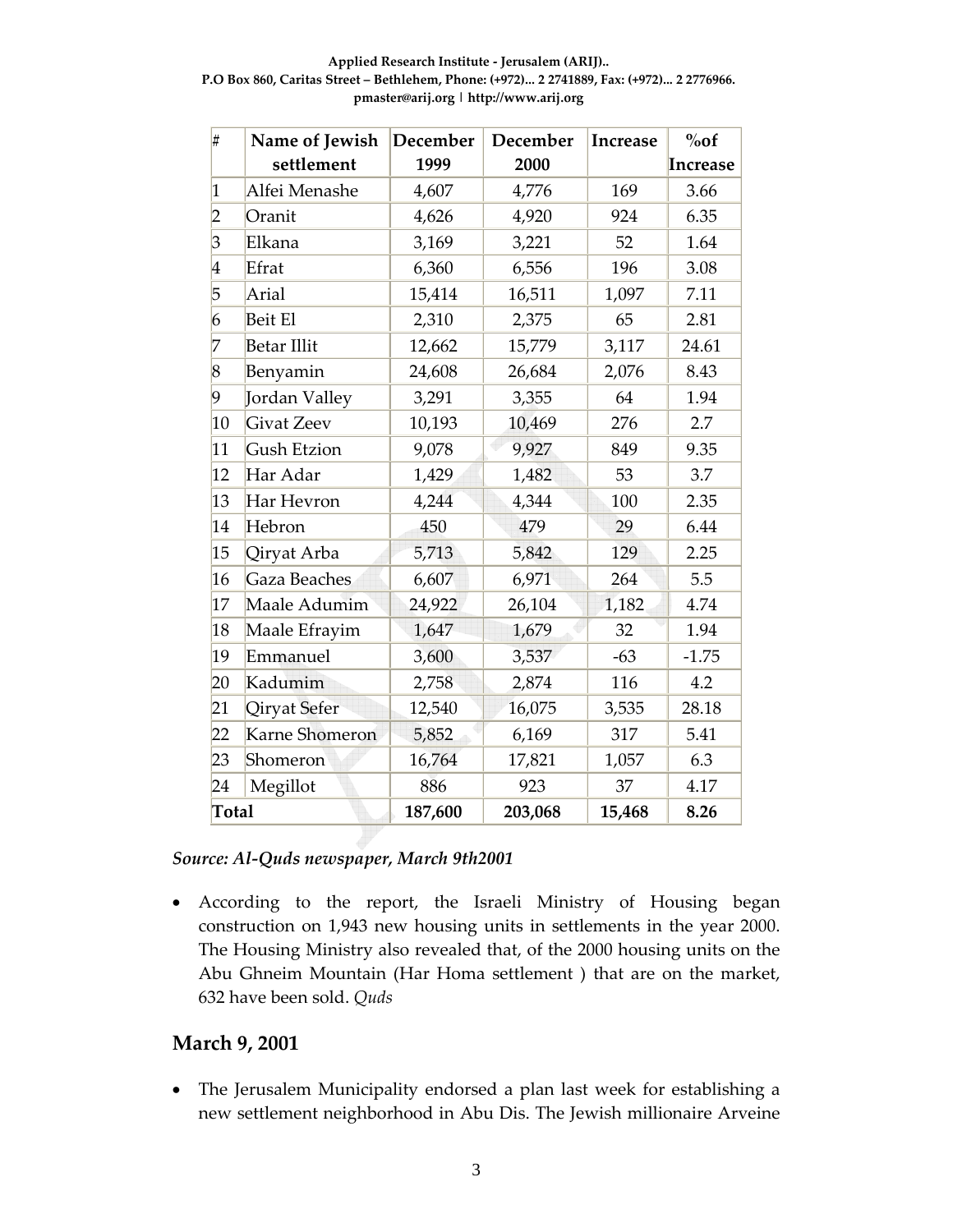Mosckovitch in Jerusalem demanded to set up this neighborhood. The neighborhood, called Kidmat Tzion, will include the erection of 220 housing units on an estimated 63 dunums of Palestinian land, opposite Abu Deis University. *Quds*

- The Jerusalem Municipality is planning to intensify its policy of demolishing Palestinian houses that were built without permits in East Jerusalem. The plan includes the demolition of about 21 Palestinian buildings at the first stage. According to data released by the Israeli Information Center for Human Rights in the Occupied Territories *"Btselem,"* 21 Palestinian houses were demolished in East Jerusalem during 1999 and 9 houses were demolished in 2000. Moreover, according to estimates from the Municipality, there are about 700 demolition orders in East Jerusalem for houses that have no permits. *Quds*
- The Israeli Ministry of Construction and Organization in Jerusalem endorsed a plan to build 120 new housing units on the southern hills of the Gilo settlement, opposite Beit Jala village, in Bethlehem District. The project is going to be established on tens of dunums of land. Moreover, several construction plans are being reviewed to erect about 300 housing units in Gilo and a further 1500 units in the same place at a later date. *Quds*
- In Nablus District, The settlers of Rachel, which erected on Jalud and Qaryut village land, commenced to bulldoze wide areas of land in preparation to seize them. Also, Israeli occupation forces accompanied by Israeli Border Police started to damage hundreds of dunums from 'Atouf village and imposed concrete blocks at the entrance of the village to prevent the passage of the Palestinians. In Tulkarm District, the settlers of Aveni Hefetz built on Shoufa village land, prohibited Palestinian farmers from working on their land that is close to the settlement. Eyewitnesses mentioned that a group of settlers protected by Israeli army impeded Tahseen Hamed and his family and other villagers from cultivating their lands in Al 'Akda and Khillet Al Sheikh hamlets. *Quds*
- In Bethlehem District, Israeli occupation bulldozers began to damage wide areas of land in Abu Sard hamlet, in Al Khader village, which is classified as Area C. According to the villagers, the Israeli army started to lay down cement materials on the ground and paved the bypass roads in order to link them with road # 60. In addition, Israeli army demolished a Palestinian commercial shop in Al Eskan hamlet in Beit Jala village owned by Khaled Ma'ali. Also the Israeli bulldozers demolished the retaining walls located in front of the shop. *Jadeeda*

## **March 10, 2001**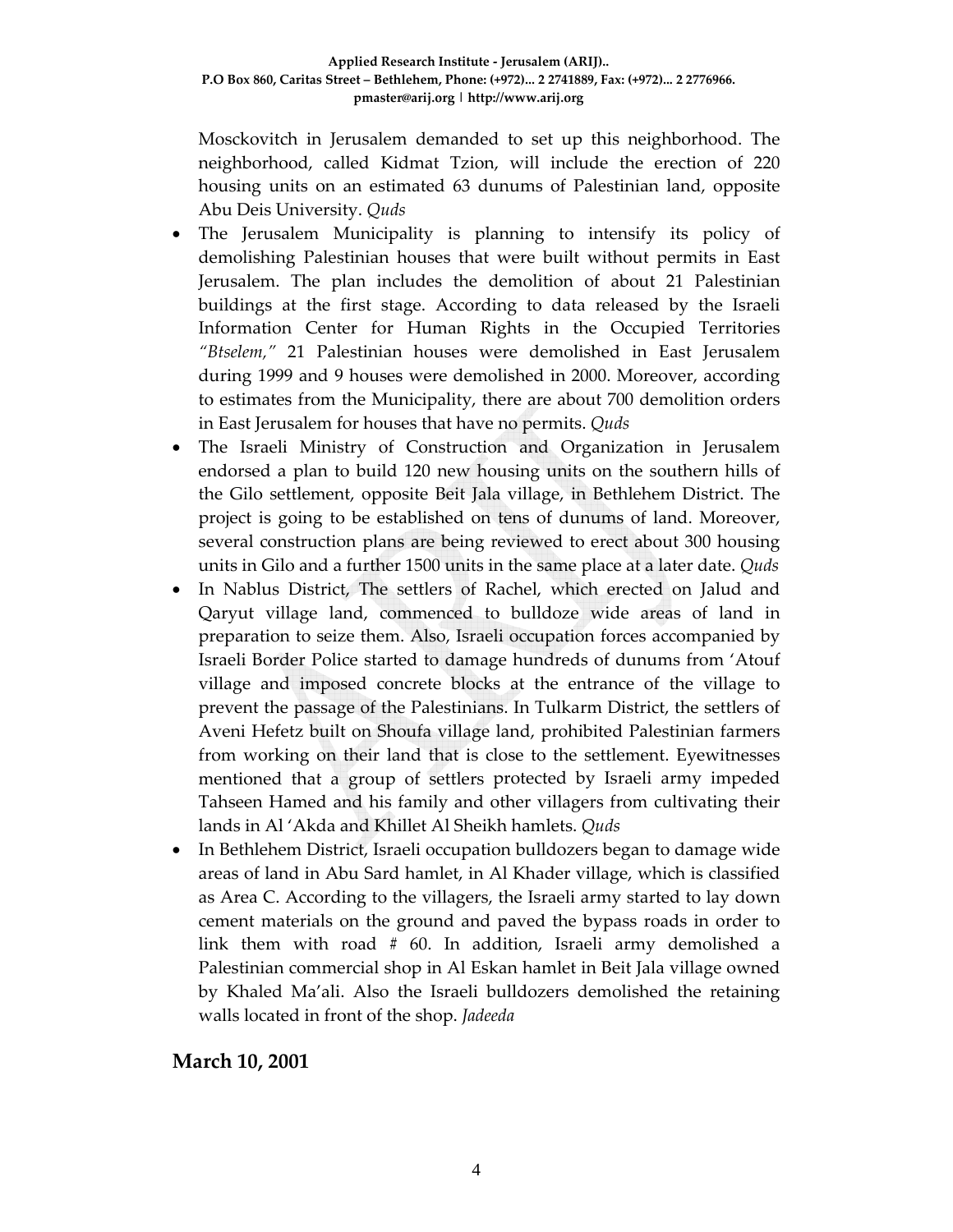- In Bethlehem District, Israeli occupation authorities began to open a new 400 m bypass road between the Palestinian schools and road #60 in Al Khader village in order to protect Jewish settlers in the area. Israeli occupation forces continued to bulldoze Palestinian land in Al Khader village close to the Israeli military camp. This action had prevented many Palestinian farmers from reaching their land (See also 9th March, 2001). Moreover, in Hebron District, Israeli occupation forces burned tens of dunums of agricultural land in which they sprayed the crops with toxic materials and confiscated 40 heads of sheep owned by Abdel Rahman At Tamizi from Idhna village.
- The Israeli Civil Administration sent confiscation orders to Palestinian lands located on the borders between Jenin and Moukibla close to the Green Line (Armistice Line 1949). The warnings include the confiscation of wide areas of agricultural lands located in parcel #5, plot 1/11, west of Al Jalama village, in Jenin District. The Civil Administration claimed that the aim of the expropriation is to establish a permanent separation between Jenin and the Green Line. However, the villagers were surprised with these decisions and refused to accept them. Meanwhil, in Ya'bad village, Jenin, Israeli occupation authorities established a new Jewish settlement on hundreds of dunums of confiscated Palestinian land where they set up six new caravans. They also opened a new by‐pass road in Arraba village in order to connect the new settlement with Shaked and Rehan settlements. *Quds*
- The Hebron Municipality protested against the construction work that is taking place in Tel Rumeida settlement, in Hebron District, and where Jewish settlers had erected a number of permanent mobile homes on the site few days ago. *Quds*
- A group of Jewish settlers from Givat Hamatos stormed the Palestinian house of Al Hajeh Shiha Salah from Beit Safafa neighborhood, in Jerusalem District and set fire to it and a farm next to the house. Large amounts of wheat, barley and bran were burned in addition to a livestock shed that contained 20 head of sheep, all killed in the blaze. *Quds*
- According to *ARIJ fieldworker* in Ramallah District, Israeli bulldozers of Dolev and Talmon block settlements continued to damage wide areas of Al‐Janiya village and started to cultivate it with grapevine trees; Almost all the farmers from Al‐Janiya own parts of the 500 dunums of land destroyed in the action. In addition, Israeli bulldozers accompanied by Israeli soldiers began to open a new settlement by‐pass road that will connect Talmon group with road # 455, west of Ras Karkar village. The opening of this by‐pass road required the uprooting of more than 60 fully‐ grown olive trees belonging to seven Palestinian villagers.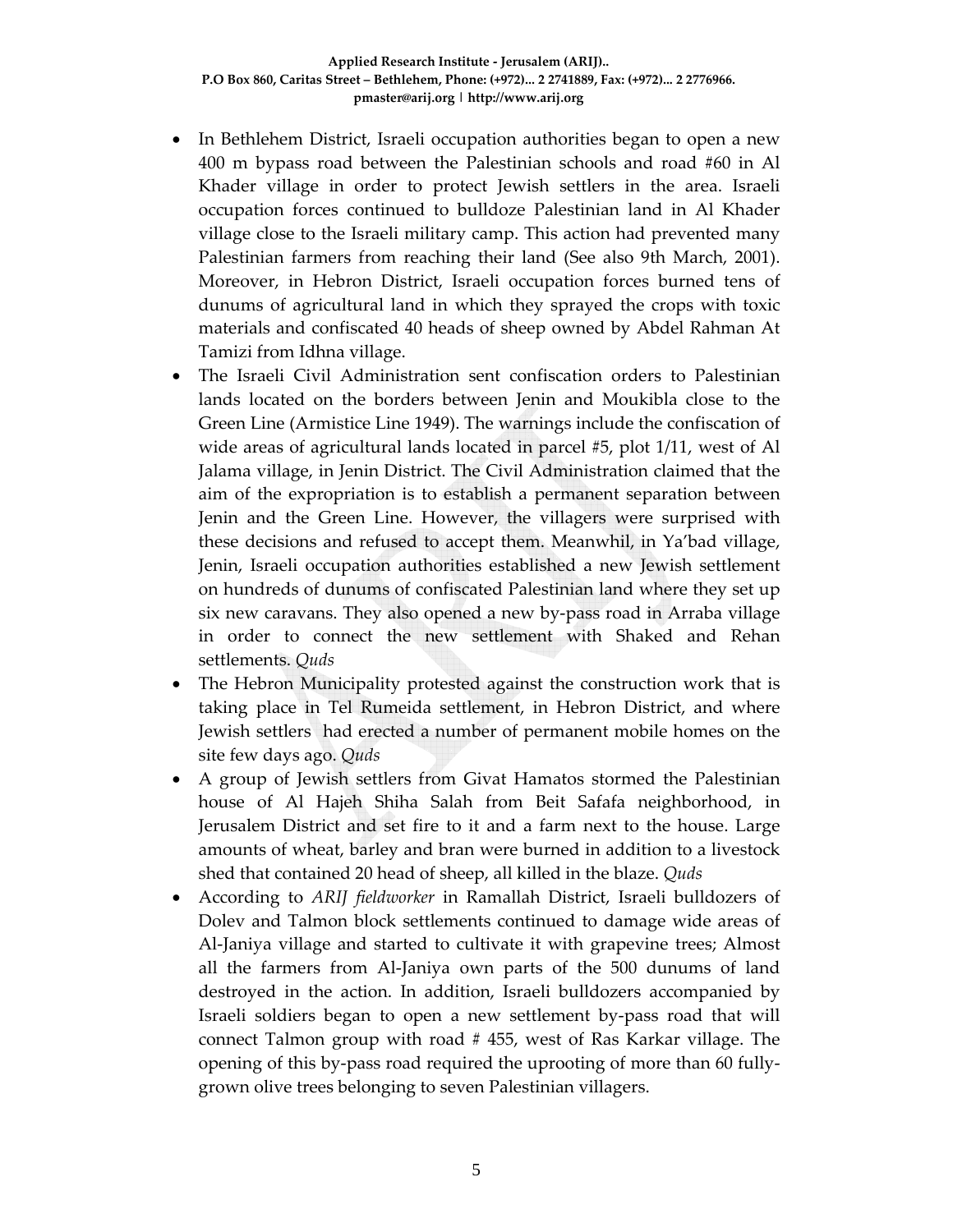# **March 11, 2001**

- Itamar settlement, which is established on Palestinian lands of 'Awarta, Roujib, Yanun and Beit Furik villages, is undergoing an expansion campaign in which the Israeli army has bulldozed and confiscated wide areas of agricultural land. Israel confiscated about 12,000 dunums from 'Awarta village, which is about 60% of its total area, for the construction of Itamar settlement. *Quds*
- Today, the Israeli army imposed a total siege on Palestinian villages within the Occupied Territories, adding 90 new, armed roadblocks and checkpoints to separate Palestinian cities from those under Israeli control. The siege was especially tightened on Ramallah District, one of the main cties of the West Bank. 25 Palestinian villages and their 65,000 residents have been affected by this closure. They have dug a trench that is about 150 meters in length and imposed a blockade beginning from Surda village up to Birzeit town. The siege affected particularly the villages of El Mazra'a El Qibliya, Abu Qash, koubar and Abu Shkheidem. Thus, this total siege prevents any access to or out of the areas by vehicles; *Haaretz & Islamic Association for Palestine*
- In Hebron District, Israeli occupation authorities captured a Palestinian house in the Old City of Hebron owned by the brothers Yassin and Mahmoud Abu Sneneh. They transformed it into a military barrack and erected a post on its roof. *Jadeeda*

# **March 12, 2001**

- In Jerusalem District, Israeli occupation bulldozers demolished the retaining walls belonging to Ismael Al Qawasmi from Wadi Qaddum hamlet in Silwad village, under the pretext of being built without a permit. *Quds*
- Jewish settlers accompanied by Israeli Border Police destroyed wide areas of agricultural land in Al Khader village, Bethlehem District, and chopped down about 200 vine trees belonged to Palestinian farmers from khillet Al fahm and Salman hamlets (See also 9th & 10th March, 2001)*. Jadeeda*
- According to *ARIJ fieldworker* in Ramallah District, the Israeli army uprooted 150 olive trees belonging to eight Palestinian families from 'Abud village, in Al Bayiad hamlet.
- Israeli occupation authorities issued a military order to confiscate 15 dunums of land from Beit Kahil village, in Hebron District, for security purposes*. ARIJ fieldworker*

## **March 13, 2001**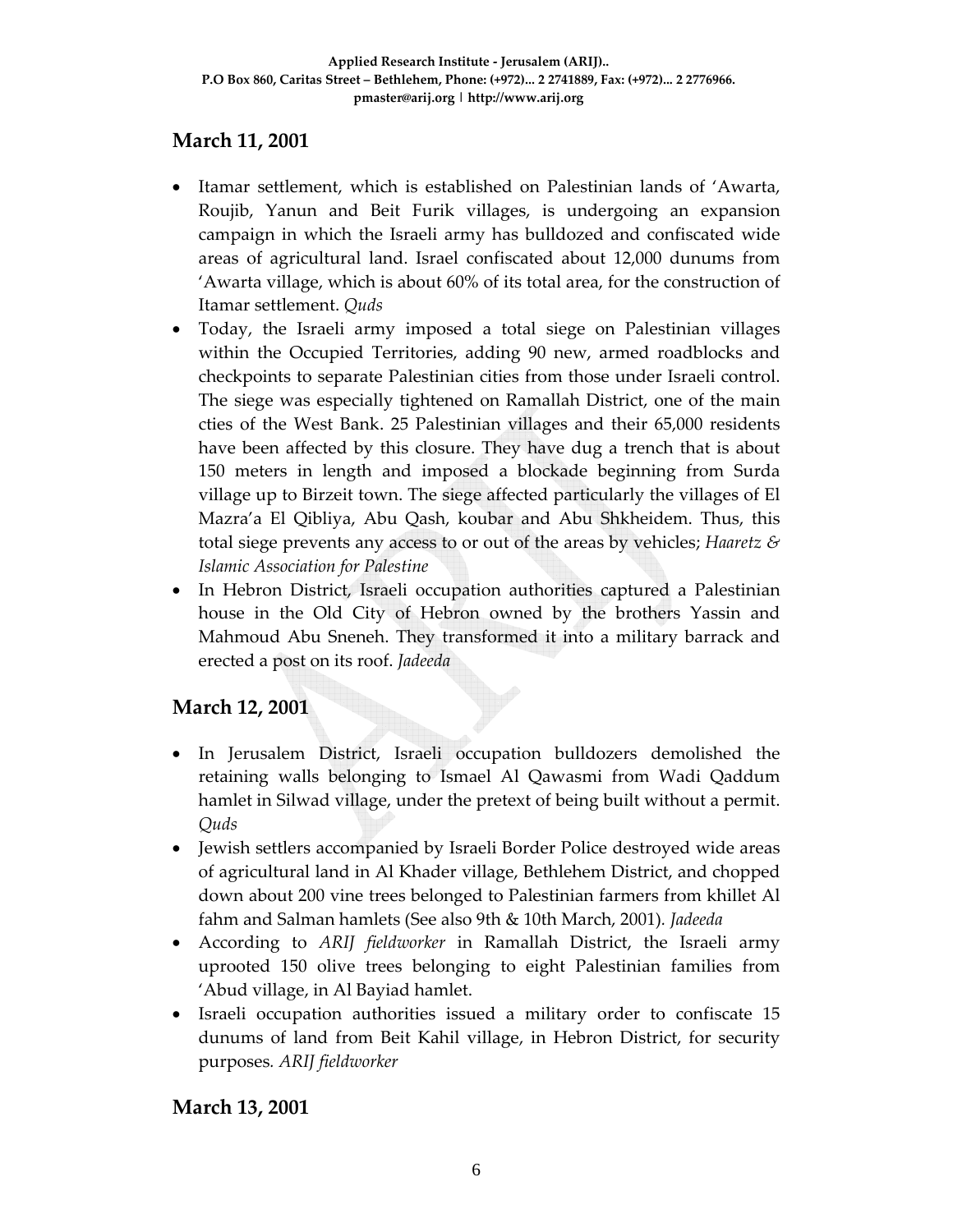- Israeli occupation army seized pieces of land on Isbeh Mountain, east of the crossroad of Za'atara in Nablus District. The Palestinian villager Dr. Moussa Abdel Mou'ti Al Bitawi owns the land*. Quds*
- In Hebron District, Israeli occupation forces demolished two Palestinian houses from Beit Ummar village, 9 kilometers north of Hebron. The first 160-m2 houses which belonged to Wajih Hmeid Abu Mariya shelters 12 members and received the order in previous time. The other house is owed by Nasim Al‐'Alami and houses eight persons. Palestinian sources reported that the demolition took place in the early morning without previous warnings. According to eyewitnesses from the village, the Israeli army also demolished an agricultural nursery that belongs to Al‐'Arrub Agricultural Institute. *ARIJ fieldworker*, *PIC & Jadeeda*
- Israeli occupation authorities issued a military order to confiscate 15 dunums of land from Beit Kahil village, in Hebron District for security purposes*. Fieldworker*

#### **March 14, 2001**

- In Ramallah District, Israeli occupation forces captured a four‐floor Palestinian building in Rafat village that belonged to Shawkat Moustafa 'Omar and transformed it into a military barrack. According to 'Omar, the Israeli forces set up a tent on the roof of the building in addition to a number of sacks of sand*. Quds*
- A group of settlers from Yizhar demolished a Palestinian stable owned by Jihad Hamdan from Huwwara village, in Nablus District. According to Hamdan, the settlers tried to demolish it one month ago but the villagers succeeded in impeded them. However this time they were protected by Israeli army and carried out the order. Moreover, Israeli bulldozers continued to dig more trenches at the entrances of Beit Furik, Beit Dajan, Salim, 'Azmut and Deir Al Hatab villages, Nablus District. *Jadeeda*
- In Qalqiliya District, Palestinian villagers of Sanniriya confronted and obstructed Jewish settlers and Israeli bulldozers that tried to bulldoze wide areas of the village, in an attempt to annexed the land to Etz Efrayim settlement . The lands area is estimated at 80 dunums and is planted with olive trees belonging to Ahmad Sa'ed and Jamal Younes. *Jadeeda*
- A report published by the Palestinian Land Defense Committee revealed that the Israeli occupation forces destroyed about 370 dunums of land cultivated with agricultural crops in the Tammun plain that separates Tubas from the Eastern Valleys. The bulldozed land is owned by tens of Palestinian villagers from Tammun village.
- According to Palestinian sources, a group of Jewish settlers accompanied by the rightist Knesset member, Beni Eiyaloun, captured a Palestinian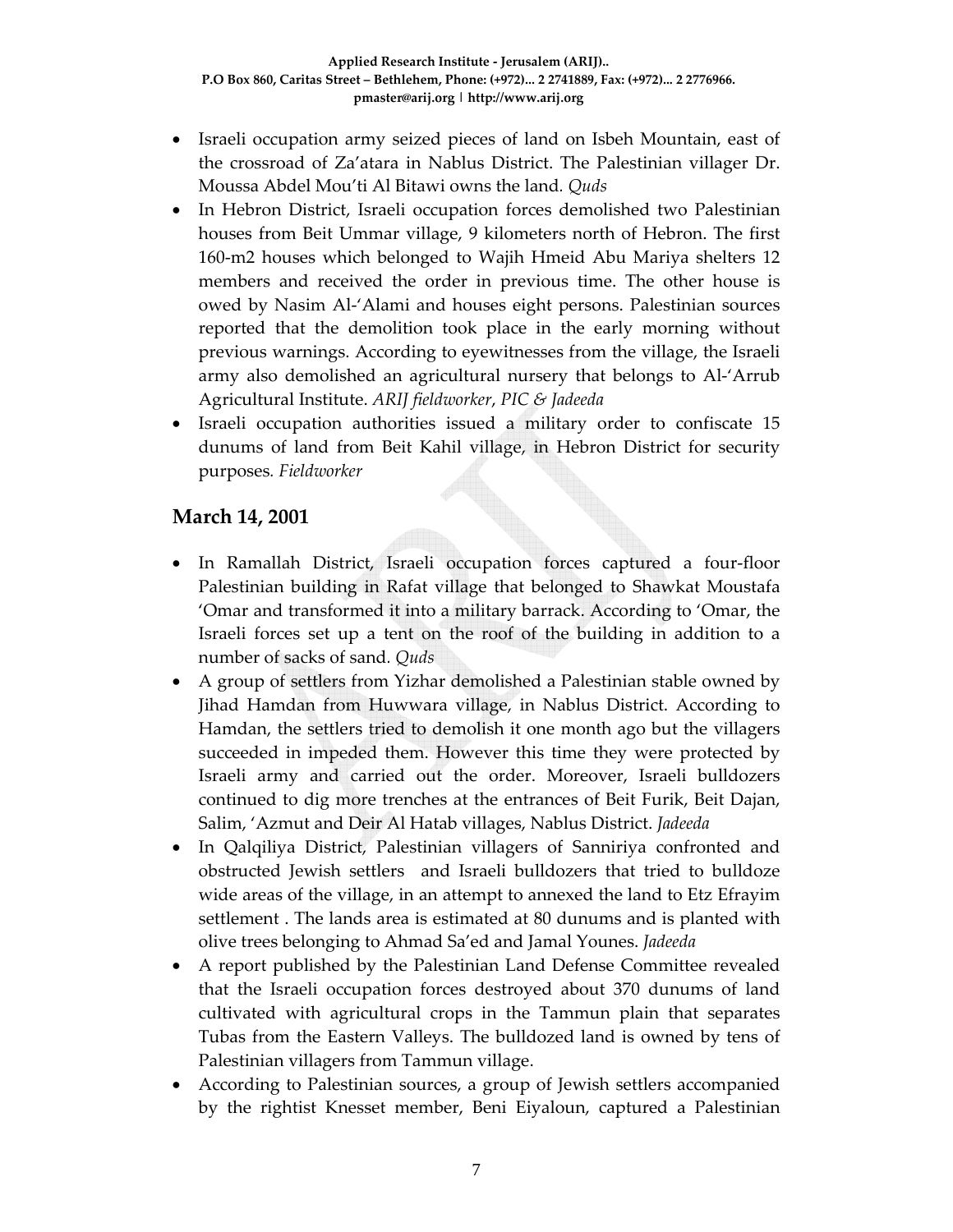house in East Jerusalem. The house's Palestinian owners died ten years ago, and a Palestinian villager from Hebron came and settled there until the Israeli police came and expelled him from the house. *Jadeeda*

- According to *ARIJ fieldworker*, Israeli occupation authorities set up a new caravan in the Jewish outpost of Magan David, located 3 km east of Susiya settlement, in Hebron District.
- Israeli occupation authorities accompanied by Jewish settlers from Kharsina, east of Hebron set up electrical poles around Palestinian land owned by Ayyoub Jaber from Al Baq'a village. They also confiscated 100 dunums of land that is owned by Ayyoub Jaber and other villagers from Yatta one month ago. *ARIJ fieldworker*
- Israeli occupation authorities seized a 30-dunum piece of land cultivated with 150 olive trees in Beita village, south of Nablus. The confiscated land belonged to Dr. Moussa Abdel mou'ti Al Bitawi, who stated that he has documents proving his ownership to the land. *Jadeeda*

## **March 15, 2001**

• An article appeared in *Al*-*Quds* newspaper stating that Israeli bulldozers began to raze a 2‐dunum plot of land in Wadi Al Joz village, north of the industrial area, in an attempt to confiscate it. The land belonged to Mohammad and Zuhair Siam. Eyewitnesses said that Israeli forces confiscated other pieces of land from Lifta village owned by the Hams, 'Aqel and Jaber families and also confiscated construction materials.

## **March 16, 2001**

• According to official sources, The Israeli Local Committee for Planning and Construction in Jerusalem is going to endorse (on March 19, 2001) a plan for the construction of 2832 housing units in the new neighborhood of Abu Ghneim Mountain (Har Homa settlement). This is in addition to 2,334 housing units already slated for construction by the committee (See also 8th March 2001); *Quds*

## **March 18, 2001**

• Israeli bulldozers, protected by Israeli Border Police and Jewish settlers, bulldozed pieces of lands located between Wadi ar Rasha and Ras at Tira villages, in Tulkarm District, in preparation to open a new by‐pass road leading to Alfei Menashe settlement. This action resulted in the uprooting of dozens of olive trees belonging to a several villagers. The villagers of Ras 'Atiya and 'Azzun attempted to impede this step, but failed. *Quds*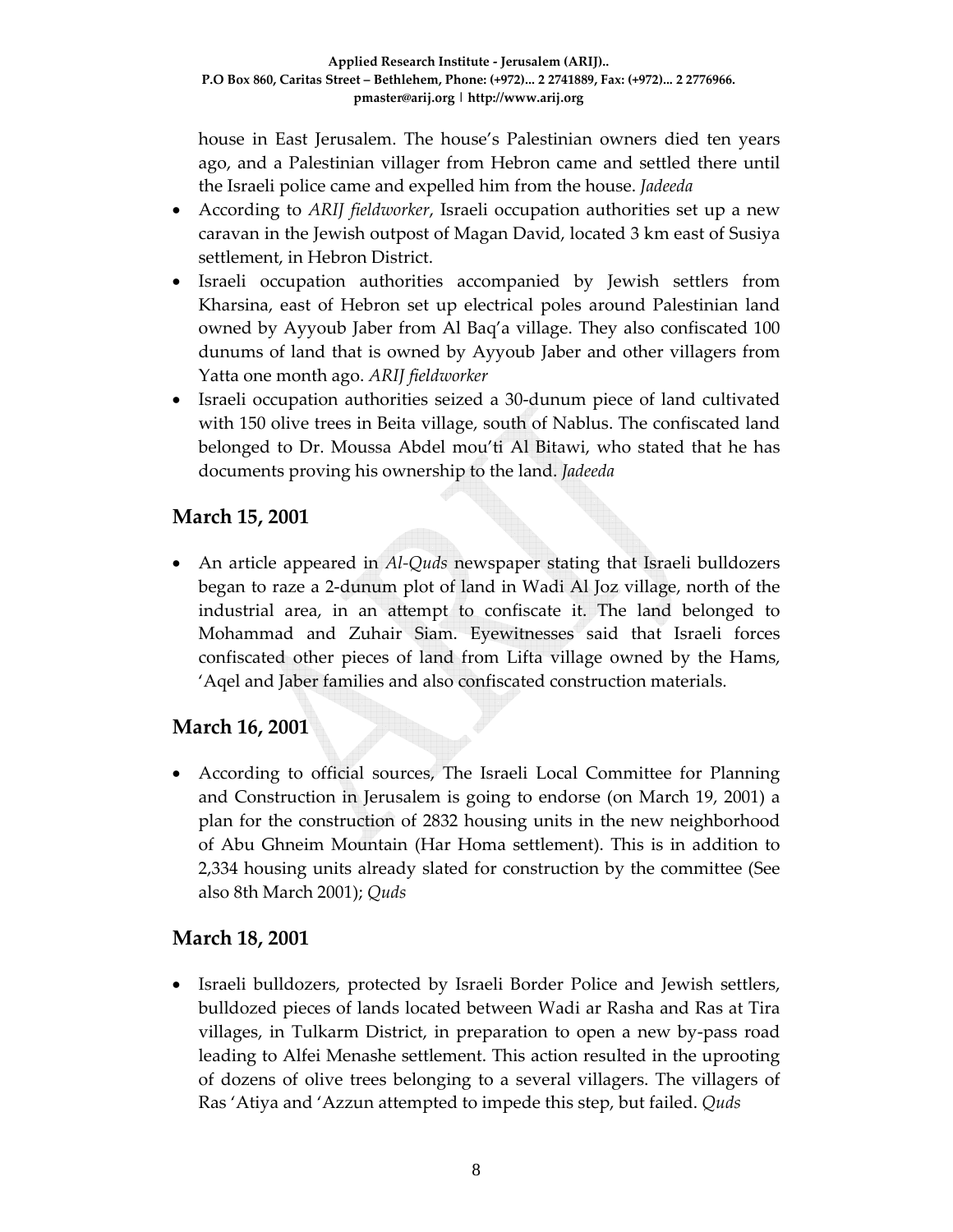- According to eyewitnesses, the Israeli authorities started to expand Shavei Shomron settlement located between Jenin and Nablus, close to Deir Sharaf village, in Nablus District. The witnesses reported seeing a number of lorries carrying 18 portable housing units that are to be installed in the settlement. *Quds*
- The Jerusalem city council rejected an appeal against the establishment of a Jewish neighborhood in the Abu Dis village, east of Jerusalem. The new settlement neighborhood will be established close to the Palestinian parliament building in the village. The new plan involves the construction of 200 new settlement ‐housing units and will be set up on private land owned by Jews and by the Jewish National Fund. A small portion of the area belongs to the Jewish millionaire Irving Moskovitz. *Haaretz*
- In Hebron District, the Jewish settlers of Bet Iyen attacked Palestinian farmers in Jab'a village while they were reclaiming and cultivating their lands, opening fire on them. They also destroyed the main water lines that supply Halhoul Palestinian villagers and prevented the Municipality from fixing it. *Jadeeda*

#### **March 19, 2001**

• Jewish settlers, protected by Israeli Border Police, expelled the 35-year-old Palestinian villager Mohammad Abu Shamleh while he was reclaiming and cultivating his land that is located south of Ya'bad village, in Jenin District. Isreali forces intend to confiscate his land and expand the newly erected settlement there. According to eyewitnesses, the new settlement, which is inhabited by six families, is currently living in caravans. *Quds*

#### **March 20, 2001**

- Israeli occupation forces are escalating their aggressive policy against Palestinian lands in Hebron District. They started to open a new 18 km road close to the crossroad leading to As Samu' village, south of Hebron. At the same time, Jewish settlers accompanied by Israeli border police cut down more than 200 olive trees from Al Jab'a village, close to Kfar Etzion settlement, south of Bethlehem. According to villagers, about 100 dunums of land cultivated with citrus and olive trees were bulldozed in these two days by the Israeli army. The bulldozed land belonged to the following villagers: Yousef Abu 'Eideh, Mohamed Swelem, Ayioub Al Zouwedi and other farmers from the Ad Da'our and 'Akasheh families. *Ayyam*
- In Tulkarm District, Israeli heavy machinery bulldozed a piece of land in Shoufa village, close to Aveni Hefetz settlement that is owned by the Hamed family in an attempt to expand the settlement. Meanwhile, Israeli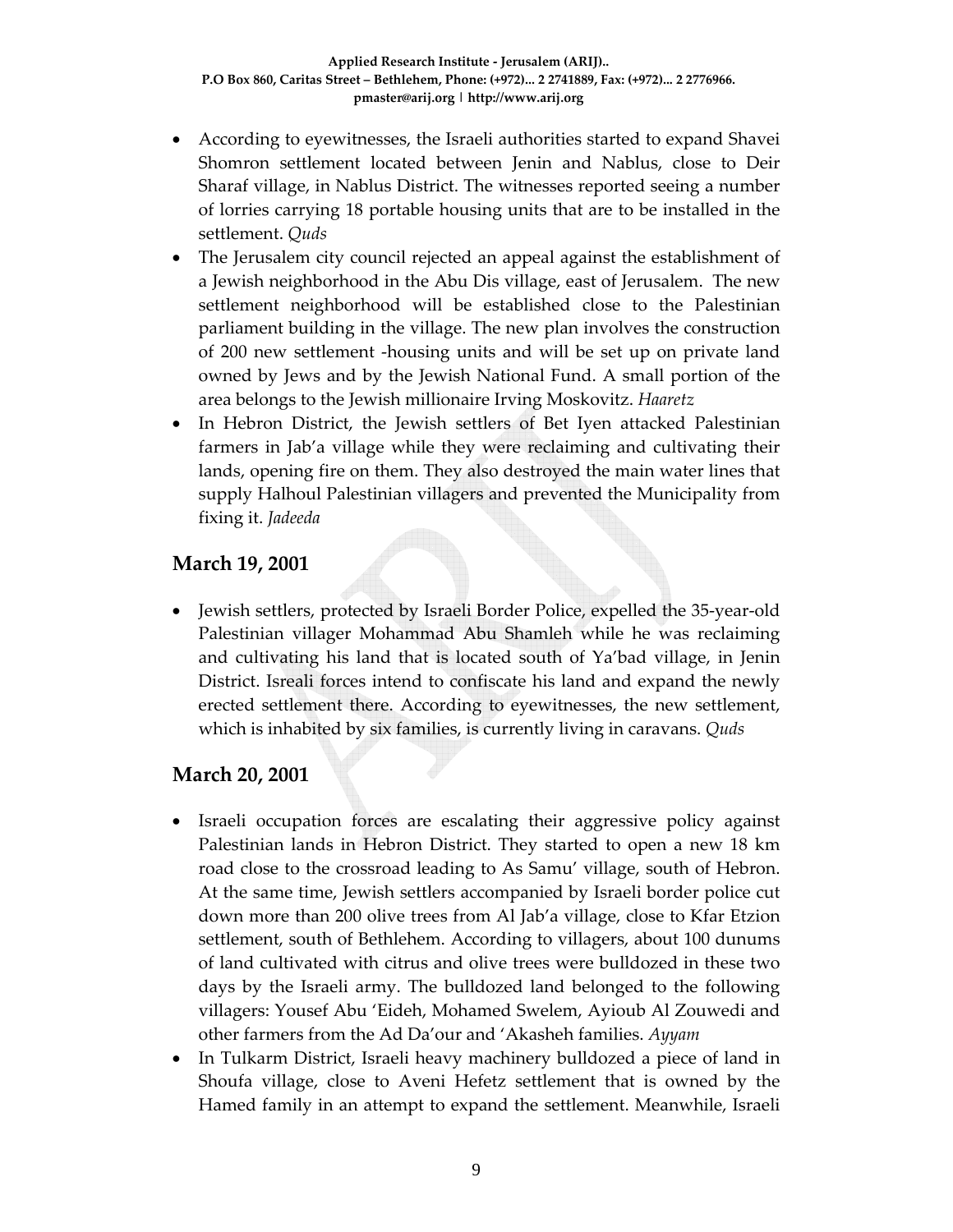#### **Applied Research Institute ‐ Jerusalem (ARIJ).. P.O Box 860, Caritas Street – Bethlehem, Phone: (+972)... 2 2741889, Fax: (+972)... 2 2776966. pmaster@arij.org | http://www.arij.org**

bulldozers damaged wide areas of land and uprooted trees along the by‐ pass road that connects Mehola settlement with Maale Efrayim, south of An Nassariya village, in Nablus District. Eyewitnesses mentioned that Israeli bulldozers uprooted dozens of olive trees located on both sides of the by‐pass road. In addition, Israeli bulldozers completed the digging of the 5‐km length trench in Al Baqi'a Plain, Jenin. Bashar 'Owdeh, the Mayor of Tammun village in Nablus District, stated that the trench isolated more than 40,000 dunums of land in the Eastern Valleys and damaged about 7,000 dunums of planted cropland. In Ramallah District, Israeli bulldozers commenced to destroy Palestinian land in Ras karkar village in order to open a new by‐pass road that will lead to Talmon settlement. Part of the bulldozed land belongs to the Islamic Waqf. According to the Palestinian Land Defense Committee in Bethlehem District, the settlers of Gavaot, which is constructed on land of the Gab'a hamlet (close to Nahhalin village, south of Bethlehem) destroyed about 15 dunums of land located towards the east, and they cut down about 200 olive nurslings that belonged to Nabil Hamdan. *Quds*

• Israeli occupation authorities declared the confiscation of more than 20 dunums of land from Beituniya village, in order to expand Ofer military camp; *Fieldworker & Quds*

#### **March 21, 2001**

- The executive director of the Palestinian Hydrology Group Dr. Ayiman Al‐Rabbi announced that the Palestinian water sector is facing difficult conditions since the outbreak of Al‐Aqsa Intifada. Al‐Rabbi reported that about 20% of the Palestinian built‐up areas are suffering from a hard water shortage, due to the Israeli actions that cut off water from a number of Palestinian cities and villages. He also pointed out that Jewish settlements play a major role in polluting the Palestinian ground water by throwing toxic waste in water basins. The report showed that about 80%of ground water resources are dominated by Israeli, leading to a water shortage in the Palestinian territories. *Quds*
- In Nablus District, Israeli bulldozers began to build new military barracks on Jerzeem Mountain near Nablus city. At the beginning of Al‐Aqsa Intifada, Israeli forces set‐up a military post on the mountain that later became a military base used to bombard Nablus city and its surrounding villages with heavy missiles (See also 1st March 2001). *Quds*

#### **March 22, 2001**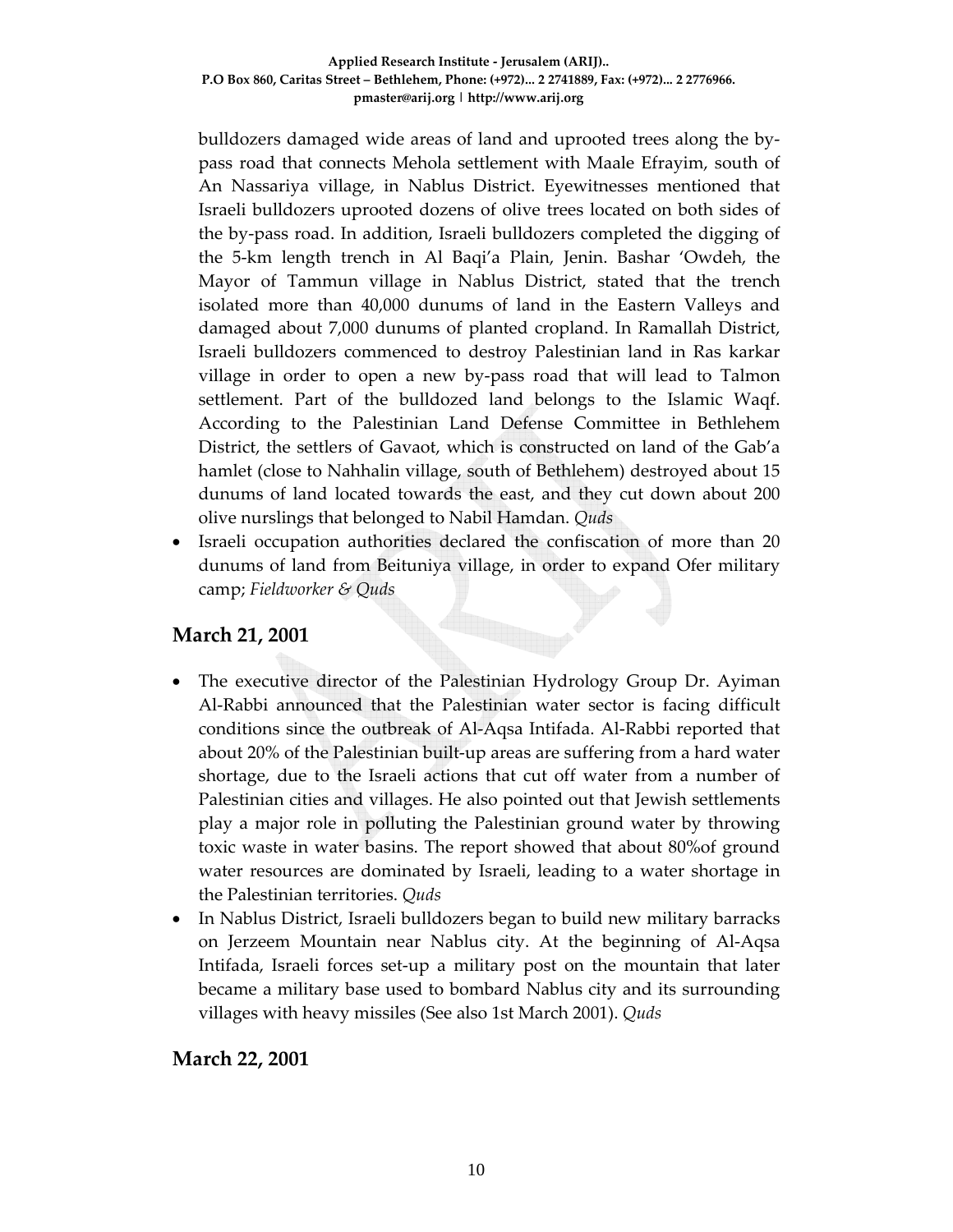- The Israeli occupation forces installed a new watchtower on the previously bulldozed security road running alongside route 60 in Al Khadr village; A stretch of land belonging to Dr. AL‐'Araj family was bulldozed by the Israeli army in Beit Jala village, approx. two days earlier.
- The Israeli Planning and Construction Committee in Jerusalem approved the second stage of the building project in Abu Ghneim Mountain (Har Homa settlement) southeast of Jerusalem that involves the construction of 2800 new settlement ‐housing units (see also 8th & 16th March). *Quds*
- In Jenin District, Israeli heavy machines started to bulldoze lands owned by Palestinian villagers from Al‐ Jalama village. The 11.5 dunums of bulldozed land that belongs to the Abu Farha family had been declared confiscated land by the Israeli authorities on March 1, 2001. At the same time, Israeli forces cut down 200 fully‐grown olive trees (with electrical saws) from Biddya & Kafr Al‐ Dik villages, in Nablus District. This was meant as punishment for the burning of two caravans that were set-up in the area for colonization activities. Furthermore, in Bethlehem District, Israeli occupation authorities escalated its policy of damaging the agricultural crops cultivated in Al‐Khader village, adjoining Efrat, Daniyyel and Elazar settlements (See also 9th, 10th & 12 March 2001). They also bulldozed and uprooted a number of grape vines from Husan village close to Elazar settlement. Landowners reported that 700 vine trees were completely chopped down. Of these trees, 600 belonged to Talha Da'dou' and 100 to Moussa Nafe'. *Quds*.

## **March 23, 2001**

• An article appeared in *Ha'aretz* newspaper stating that the Israeli Housing Ministry has recently issued a master plan for the construction of a new Jewish settlement in the West Bank that will be called Gavaot. The new settlement , which is planned to hold 6,000 new settlement ‐housing units, will be established on Nahalin village land, located in the Gush Etzion Block (south of Jerusalem) between Betar Illit and Allon Shevut settlements . The Ministry also plans to offer a detailed project proposal for the building of 2,000 housing units in Gavaot settlement as a first stage, which they hope to be accepted in the near future (See also 20th March). *Ayyam, Jadeeda & Haaretz*

# **March 24, 2001**

• Israeli occupation army uprooted a number of olive trees belonging to a number of Palestinian villagers from Bidyya, in Salfit District. The villagers reported that the army carried out this step during the night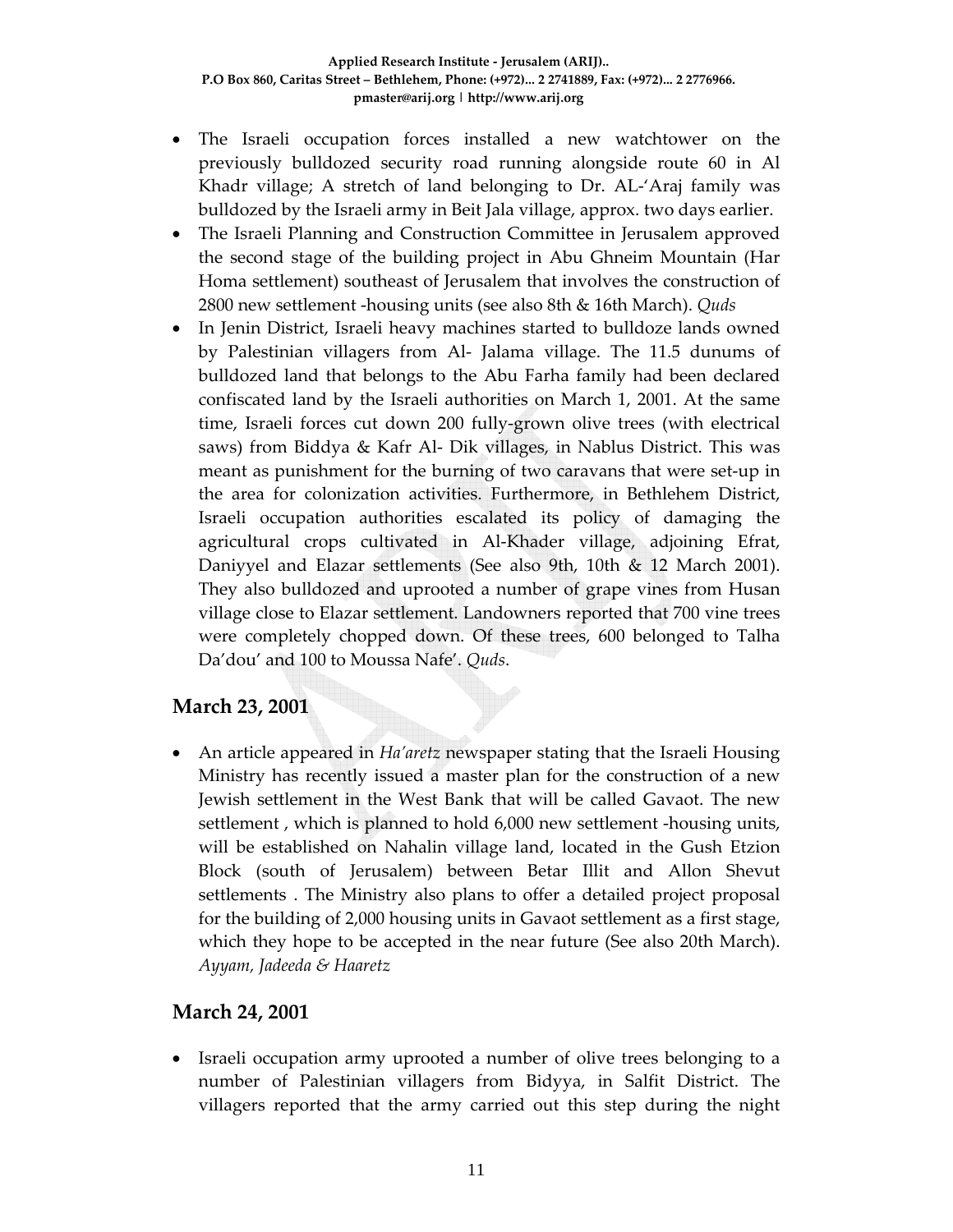(using electrical saws) in reaction to the burning of two mobile houses that had been set up in the area for colonization purposes. *Quds*

#### **March 26, 2001**

• In Tulkarm District, Israeli heavy machinery continued to expand Aveni Hefetz settlement that is constructed on Shoufa village land. According to the villagers, Israeli bulldozers opened new by‐pass roads on Palestinian village land cultivated with olive and almonds trees and owned by Abdel 'Aziz Droubi and Abu Baker Hamed in addition to the beginning of adding new housing units in Na'im Hanoun's land. Furthermore, Israeli occupation authorities increased its effort to confiscate more Palestinian land and open new by‐pass roads in Al‐Khader village, in Bethlehem District. They bulldozed wide areas from Al Seder hamlet in order to erect a new military camp besides the existing one that was established earlier on the western side of Al‐Khader village adjoining road #60 (See also 9th, 10th, 12th & 22nd March 2001).

## **March 27, 2001**

- The settlers of Itamar, built on the land of Beit Furik, Salim, 'Azmut and Beit Dajan villages, in Nablus District, bulldozed about 200 dunums of Palestinian agricultural land near the settlement , They uprooted 200 fully grown olive trees belonged to farmers from Beit Furik. The villager Abdel Latif Khatabteh was surprised as Israeli army accompanied by the settlers destroyed his 40‐dunum piece of land and prevented him from entering it. The action is meant to expand Itamar settlement on Beit Furik land. *Quds*
- Israeli occupation forces set up a number of mobile homes on the hilltop of Jerzeem Mountain near Nablus City, its eastern villages and camps. Moreover, Israeli bulldozers continued to damage wide areas of the Mountain for the sixth consecutive month. This post has been used as a military post for the Israeli bombardment (See also 1st & 21st March). *Quds*

#### **March 28, 2001**

- In Hebron District, extremist Jewish settlers burned more than 12 commercial shops, a number of Palestinian houses, and two fire engines belonging to the Hebron Municipality in the Old City of Hebron. *Jadeeda & Ayyam*
- According to *ARIJ fieldworker* in Hebron District, the settlers of Qiryat Arba returned for the second time to about 200 dunums of Palestinian land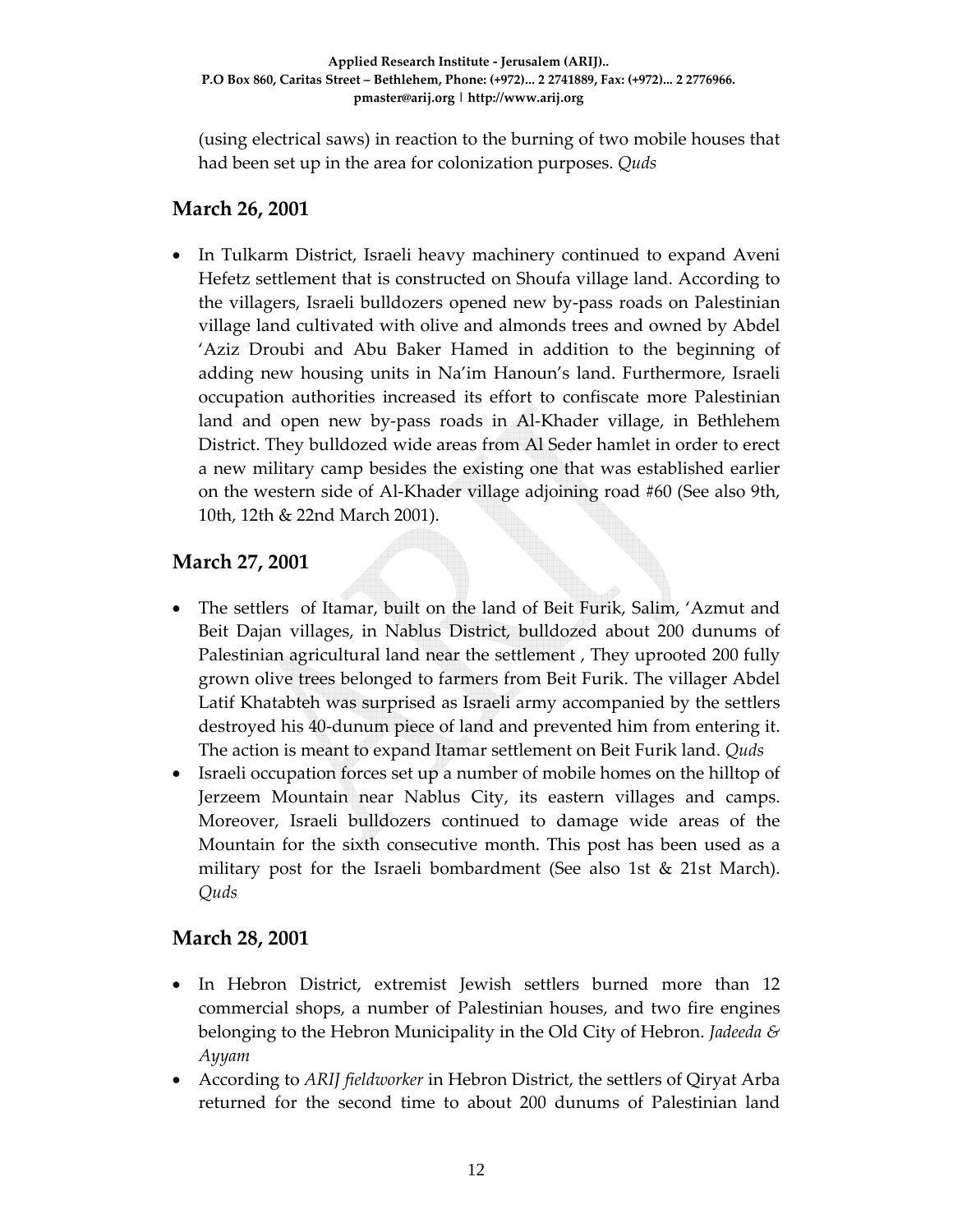north of Kharsina settlement and erected a tent there. Israeli authorities seized this land by the master project plan issued in 1998.They are also planning to establish a tourist hotel and construct about 200 settlement housing units on the site in order to develop a suburb of Kharsina settlement .

# **March 29, 2001**

- The Israeli Military Administration in the West Bank issued a military order to confiscate 100 dunums of land planted with olive and almond trees southeast of Qalqiliya, in order to open a new military by‐pass road that will start from a military post near Alfei Menashe settlement and will end close to the District Coordination Office (DCO). The new by‐pass road will be 1.5 km long and 80 m wide, and will be opened on Palestinian land that belongs to a number of Palestinian villagers from Qalqiliya. *Quds*
- In Hebron District, Jewish settlers captured a 200-dunum plot of land from Al‐Bwereh hamlet and erected a tent on the land. They also expropriated hundreds of dunums of agricultural land located in Wadi Al‐Semsem hamlet, close to Adh Dhahiriya village, in preparation to expand Tene settlement. *Quds*
- The settlers of Revava and Yakir, constructed on Palestinian land of Salfit village, confiscated 65 dunums from Deir Istiya village, in Salfit District, aiming to open a new 1300 m long by‐pass road for Jewish settlers. The expropriated land belongs to the Islamic Waqf (Muslim Religious Trust). *Jadeeda*

# **March 30, 2001**

• The Israeli Construction and Organization Committee in Jerusalem is going to discuss on April 1st 2001 a new plan to build 392 new housing units on 25 dunums of land close to St. Elias Church, near Bethlehem city. The land is within the southern boundary of Jerusalem and close to Abu Ghneim Mountain (Har Homa settlement). Israeli sources claimed that the land was bought from a Palestinian resident ten years ago and is now under an Israeli ownership. *Quds & Haaretz*